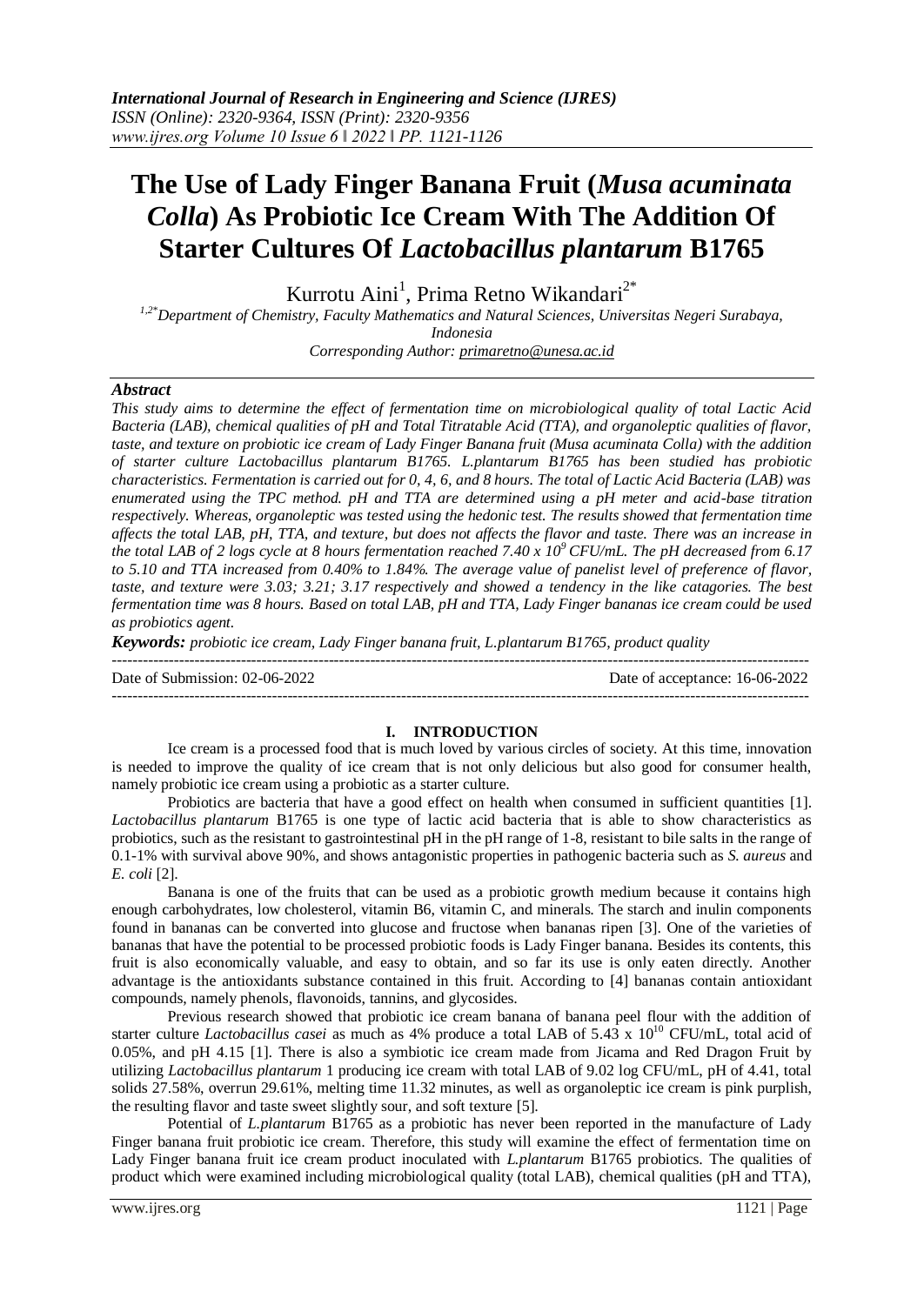and organoleptic qualities (preference level of flavor, taste, and texture). The results of this study are expected to be used as an alternative to functional food development and diversification of processed food products of Lady Finger banana fruits.

### **II. MATERIALS AND METHODS**

## **1. Material and Equipments**

The materials used in this research is Lady Finger banana fruit, *Lactobacillus plantarum* B1765, full cream UHT milk, whipped cream, sugar, skim milk (*Petit Eric*) and stabilizer namely lecithin and CMC (*Koepoe-Koepoe*), MRS broth (*Merck*), CaCO<sup>3</sup> (*SAP Chemicals*), NaCl (*PUDAK Scientific*), NaOH 0.1 N, gelatin powder white plain (*Satelit*), phenolphthalein indicator (*Merck*), and aquademineral. The equipment used in this research is pan, electric stove, blender (*Philips*), knife, plastic wrap, stopwatch, thermometer, autoclave (*Hirayama HVE-50*), micropipette (*D-LAB*), magnetic stirrer (*D-LAB*), centrifuge tube (*GP*), centrifuge (*Eppendorf 5810*), Incubator (*Memmert*), digital pH meter (*ATC*), stands and clamps, and glassware.

#### **2. Methods**

## *The Preparation of Starter Culture Lactobacillus plantarum B1765*

There are 1000µL stocks of *Lactobacillus plantarum* B1765 is introduced into 9 mL of MRS broth, after which it is incubated at a temperature of 37°C for 24 hours. Next, the grown culture is centrifuged at a speed of 3500 rpm for 5 minutes. The supernatant is decanted and the residue is suspended into 10 mL of 0.85% sterile NaCl solution and then centrifuged again at 3500 rpm for 5 minutes. The residue is suspended again into 10 mL of 0.85% sterile NaCl solution as a starter culture [6].

### *Producing Probiotic Ice Cream of Lady Finger Banana*

Procedure of producing of lady finger banana based on [1] with modification. Washing Lady Finger bananas with soap, then bleaching using hot water 60°C for 10 minutes. After that, cutting Lady Finger banana. Then, mixing 100 mL of fresh milk with pieces of its banana as much as  $6\%$  (b/v) and other additives including skim milk 5% (b/v), sugar 15% (b/v), CMC 0.2% (b/v), lecithin 0.1% (b/v), and whipped cream 5% (b/v). Next, pasteurizing up to a temperature of  $80\pm2\degree$ C for 10 seconds. The next step is homogenized using mixer for 10 minutes and adding *L.plantarum* B1765 starter culture as much as 1% and homogenized. Then, incubating the dough at 37°C for 0, 4, 6, and 8 hours. Next, the dough was aged for 14 hours at 4°C. After that, whisking and freezing 3 times using a mixer for 10 minutes. The final step is frozen in the freezer for 24 hours.

#### *Microbiology Quality Testing*

Microbiology quality testing is done by calculating the total LAB using the method of Total Plate Count (*TPC*). Sample of banana Lady Finger fruit probiotic ice cream taken 1 mL then diluted in 0.85% sterile NaCl solution at dilution  $10^{-1}$ - $10^{-9}$ . Planting in a petri dish is carried out at a dilution of  $10^{-5}$ - $10^{-9}$  a total of 1000 $\mu$ L. Then, adding MRS broth media of gelatin that is added by CaCO<sub>3</sub> 1%. Then, incubating upside down for 48 hours at a temperature of 37°C. The growth of the LAB colony is characterized by a pure ring zone. Total of LAB result is stated in CFU/mL [7]. Calculation of LAB is determined by the following formula:

Total LAB (CFU/mL) = total colony x  $\frac{1}{d}$ 

#### *Chemical Quality Testing (pH and TTA)*

Chemical quality testing includes pH and TTA. The pH value is determined using a digital pH meter. The total titrated acid (TTA) test is measured in the form of a lactic acid percentage. 10 mL probiotic ice cream samples are taken and diluted in a 100 mL measuring flask with aquademineral, then pipetted as much as 20 mL and put in Erlenmeyer, after which added indicators of phenolphthalein a total of 3 drops, then titrated with NaOH 0.1 N until there is a permanent pink color change [8]. The value of the titrated acid was calculated by the formula:

#### FP x mL NaOH titration x N NaOH x BM x 100%

W sample

 $FP = dilution factor$ 

 $N = normality$ 

 $BM = *lactic acid molecular weight*$ 

W = sample weight (g)

### *Organoleptic Quality Testing*

Organoleptic quality testing was carried out by means of hedonic tests which included preference for flavor, taste, and texture on probiotic ice cream of Lady Finger banana fruit. The test was conducted using 30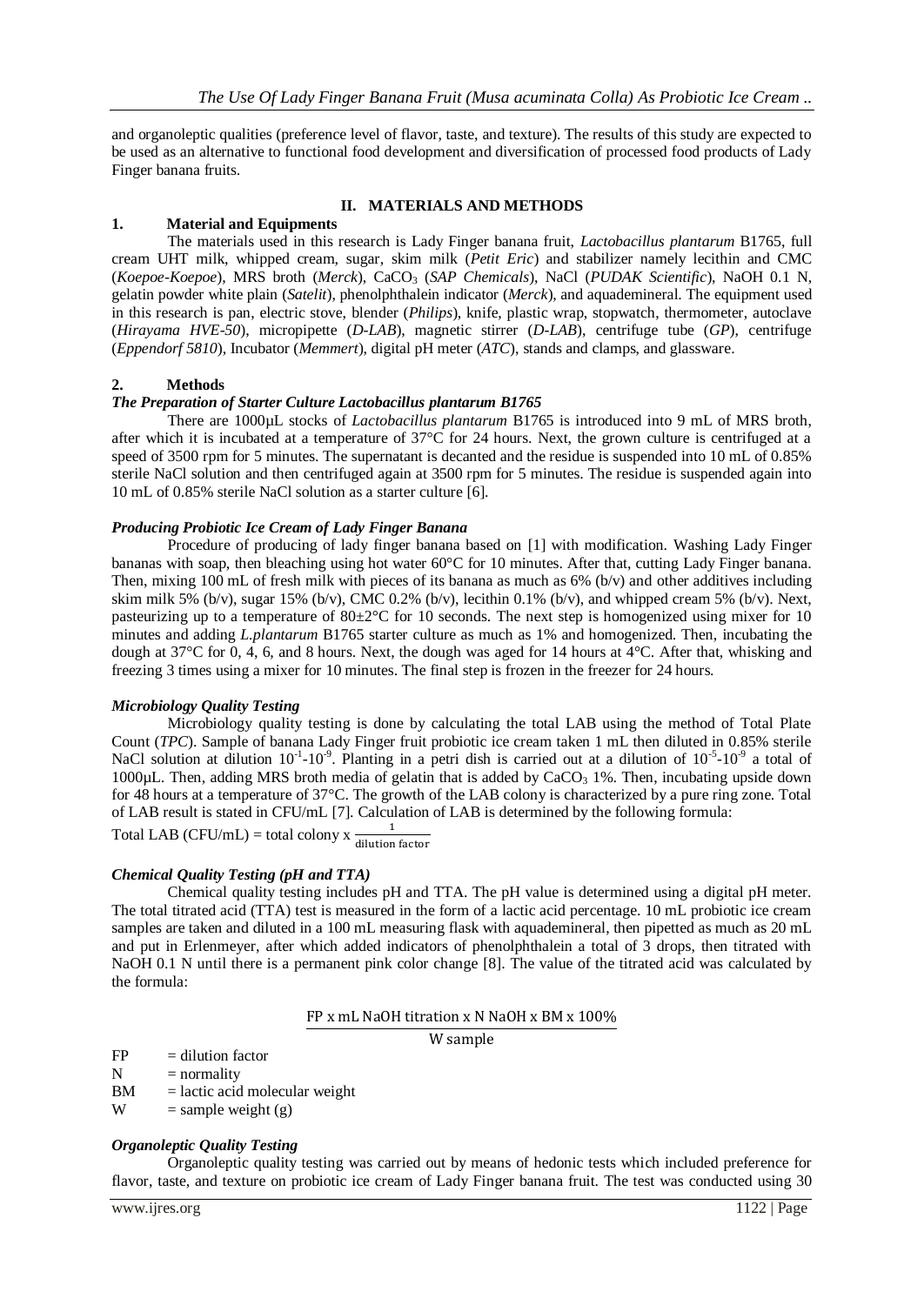untrained panelists. In this assessment, panelists were asked to give an impression on the quality of flavor, taste preference, and texture quality of the probiotic ice cream of Lady Finger banana fruit product with a numerical scale as follows:

 $1 =$  Very Disliked

 $2 = Distike$ 

 $3 =$ Like

 $4 = V$ ery Like

### *Data Analysis*

The data obtained from the total LAB, pH and TTA tests were processed using the IBM Statistics SPSS 25 program. The total LAB data was processed using the *One Way ANOVA* test and to be continued with the *Post Hoc LSD* (Least Significant Difference) test. The pH and TTA data were processed using the *Kruskal-Wallis* test and the continued using the *Post Hoc Mann-Whitney* test. Organoleptic data were processed using the *Kruskal-Wallis* test and the *Post Hoc Mann-Whitney* test.

## **III. RESULT AND DISCUSSION**

## **1. Total LAB, pH, and TTA**

The test results of total LAB, pH, and TTA of Probiotic Ice Cream of Lady Finger Banana Fruit can be shown in Table 1.

**Table 1. Results of Microbiological Quality Test (Total LAB) and Chemical Quality (pH and TTA)**  *Probiotic Ice Cream of Lady Finger Banana Fruit*

| <b>Fermentation Time</b> | <b>Total</b><br>(CFU/mL)          | <b>LAB</b> | pH                | TTA(%)            |
|--------------------------|-----------------------------------|------------|-------------------|-------------------|
| $0$ hour                 | $3.57 \times 10^{7}$ <sup>a</sup> |            | 6.17 <sup>a</sup> | $0.40^a$          |
| 4 hours                  | $5.10 \times 10^{8}$              |            | 5.89 <sup>b</sup> | 0.68 <sup>b</sup> |
| 6 hours                  | $3.60 \times 10^{9}$              |            | $5.44^{\circ}$    | 1.72 <sup>c</sup> |
| 8 hours                  | $7.40 \times 10^{9 d}$            |            | 5.10 $^{d}$       | $1.84^d$          |

Note: The letters a, b, c, d in the column indicate a significant difference at the 5% level.

Statistical test results showed that the total data of LAB is normally distributed and homogeneous so that it is eligible for the *One Way ANOVA* test. Test results of *One Way ANOVA* showed that fermentation duration has a significant influence (p < 0.05) on total LAB. After that, continued with the *Post Hoc LSD* test to know the difference in each treatment. Test results of *Post Hoc LSD* showed a significant difference  $(p < 0.05)$ in each treatment of fermentation duration of total LAB of Lady Finger banana probiotic ice cream. Meanwhile, the results of the statistical test of pH and TTA data were not normal and homogeneous distributed, so that it could not qualify for the *One Way ANOVA* test. However, it qualified for the *Kruskal Wallis* test. The results of the *Kruskal Wallis* test showed that fermentation duration significantly influence (p < 0.05) on pH and TTA value. After that, continued with the *Post Hoc Mann Whitney* test to acquire the difference in each treatment. The results of the *Post Hoc Mann Whitney* test showed a significant difference ( $p < 0.05$ ) in each treatment of fermentation duration of pH and TTA in Lady Finger banana probiotic ice cream. The results of LAB total, pH, and TTA test on probiotic ice cream of Lady Finger banana with fermentation duration of 0, 4, 6, and 8 hours are shown in Figure 1.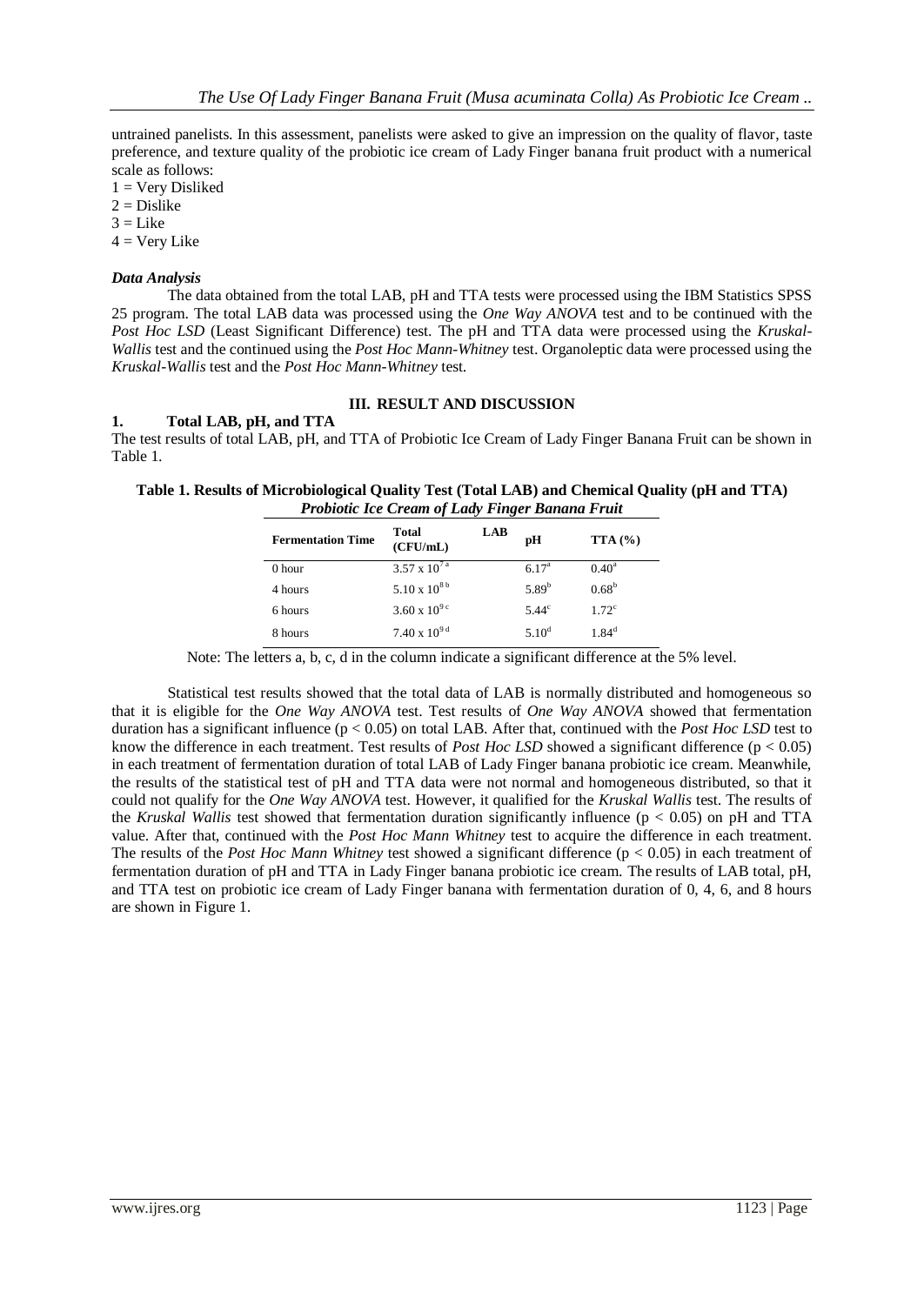

**Figure 1: Graph of the correlation among total LAB, pH and TTA**

Figure 1 shows that the longer the fermentation time, the increase of the total LAB and TTA, on the contrary the longer the fermentation time will cause the pH value decrease. At first, fermentation of the total LAB was 3.57 x 10<sup>7</sup> CFU/mL on the treatment of fermentation duration 2 hours (control), and increased into 2 log cycle reached 7.40 x  $10^9$  CFU/mL on a fermentation of 8 hours. The LAB total obtained in each fermentation time was qualified to be called a probiotic product because the total LAB were  $\geq 10^6$  CFU/mL or  $CFU/g$  based on ISO 19344: 2015 standards [9]. According to  $[10]$ , the number of LAB will increase along with the number of medium nutrients during the fermentation process. This is because the LAB uses these nutrients to reproduce cells by converting glucose into lactic acid and utilizing carbon sources as energy to make macromolecules of cells. Thus, the more nutrients located in the medium and the duration of fermentation, the LAB total will increase. In this study, the LAB total were still increasing up to 8 hours of fermentation.

Lady Finger banana probiotic ice cream that has been tested total LAB subsequently stored in freezer for 7 days and retested its LAB total to observe the viability of *L.plantarum* B1765 in frozen storage, and it was obtained that LAB total was  $5.63 \times 10^8$  CFU/mL, there was a decrease of 1 log cycle from the old treatment of fermentation for 8 hours. Despite there was a decrease, *L. plantarum* B1765 is still capable of growing and maintaining its viability in frozen storage. In previous research [11] stated that Symbiotic Banana and Edamame exctrats Ice Cream (60%:40%) using starter culture *Lactobacillus casei* produced total LAB of 1.70 x 10<sup>8</sup>, decreased to 1.42 x 10<sup>8</sup> in frozen storage for 10 days. The viability of *Lactobacillus casei* and *Lactobacillus plantarum* on Ambon banana velva with 8 hours fermentation treatment, resulting in a total LAB of 2.02 x  $10^{10}$ CFU/mL and after being stored for 6 weeks LAB total decreased by 2 log cycles of 2.23 x  $10^8$  CFU/mL [12]. This could happen because during the frozen storage period, LAB has dormant and death situation due to osmotic pressure, so that LAB could not perform metabolic activities and produce lactic acid [13]. According to [11], the difference between the storage temperature and the optimal temperature for bacteria to grow will inhibit their growth rate. Decrease of LAB total can also occur due to the formation of ice crystals that will resulting in the differential pressure between the fluid outside and inside the bacterial cell, causing death or lysis.

With the increase in LAB total, there is also an increase in total titrated acid (TTA). The correlation between LAB total and TTA is shown in Figure 1. There is an increase in TTA from 0.40% in the 2 hours fermentation treatment (control) that increase to 1.84% in the 8 hours fermentation treatment. In accordance with the research that the total titrated acid will increase as the total LAB increase. In a research of [10] stated that the increase levels of lactic acid is due to the activity of LAB in breaking down glucose through the process of glycolysis. The increasing growth of LAB will cause the lactic acid value is getting increase.

In Figure 1 is also shown that the increase in LAB total, as well as TTA followed by a decrease in pH value. In this research, the pH value amounted to 5.44 in the old treatment of fermentation 6 hours, decreased from the initial pH in the old treatment of fermentation 2 hours (control) of 6.17. In research [1] stated that banana peel flour ice cream with the addition of 4% starter of *L. casei* fermented for 6 hours produced a pH value of 4.19. Previous research also stated that fruit ghurt fruit peel Ambon banana (*Musa paradisiaca* L.) with variations in the LAB concentration as much as 7% fermented for 10 hours produced a pH value of 4.1 [14]. When compared with its research, the pH value achieved in this research is still relatively high, it is due to the lack of duration fermentation time and the number of concentrations of LAB added. This is in accordance with the statement [14], where the higher concentration given, it will cause a decrease in the pH value. Because more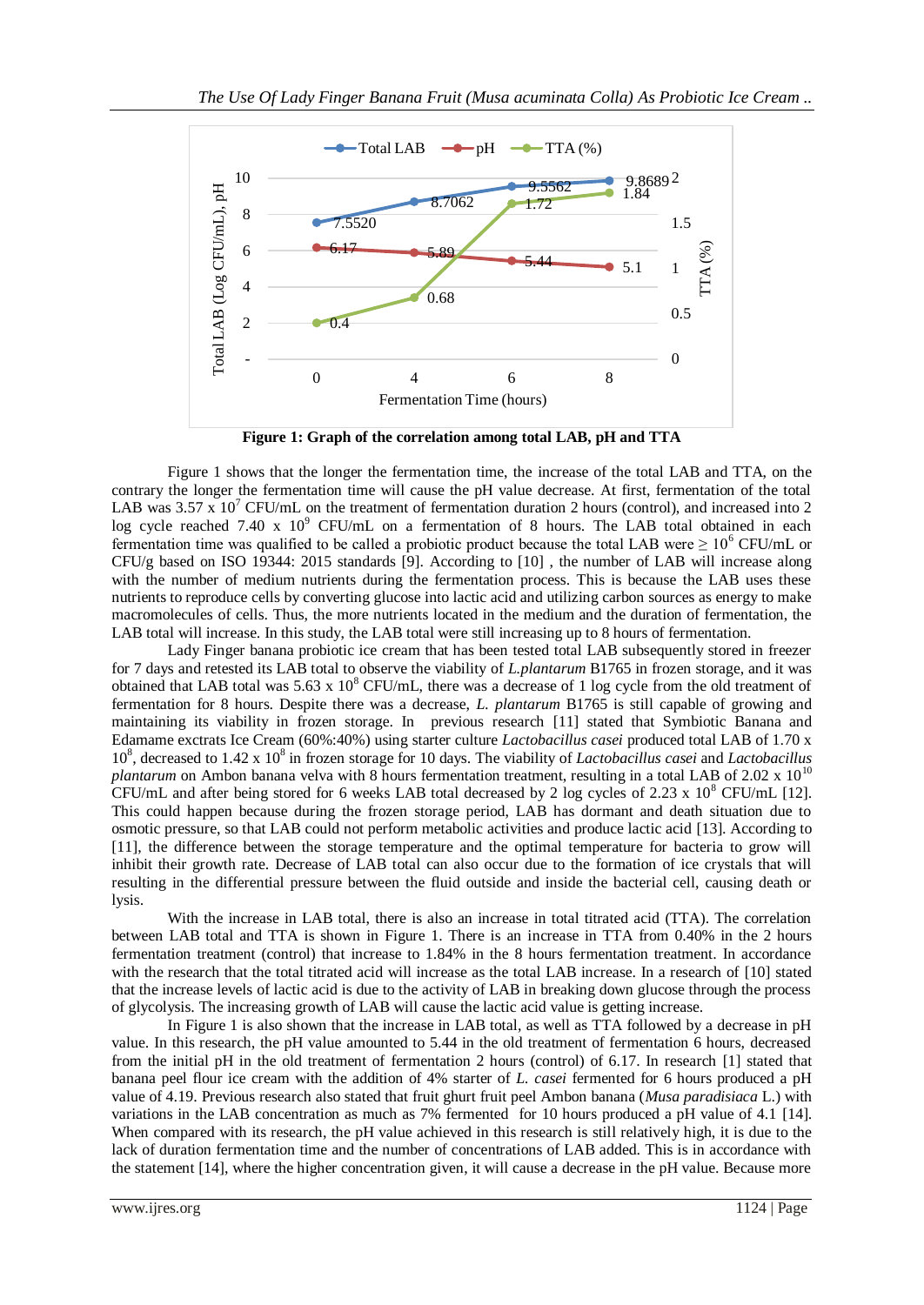LAB amount will convert glucose into lactic acid. Organic acids are formed through dissociated acids in the form of  $H^+$  ions. The more  $H^+$  ions indicates that the more acid will be produced.

Commonly, ice cream products do not require lactic acid levels, so the levels of lactic acid in Lady Finger banana probiotic banana ice cream refers to the standard rules of Indonesian National Standart (INS) of yogurt with lactic acid levels of 0.5-2.0%, and the pH value of 4.99-6.96 [15]. In this research, the TTA and pH value of probiotic Lady Finger banana probiotic ice cream has fulfilled the standard of SNI.

#### **2. Organoleptic Quality**

The test result of organoleptic of probiotic ice cream of Lady Finger banana fruit can be shown in Table 2.

| <b>Flavor</b>  | Taste          | <b>Texture</b> |
|----------------|----------------|----------------|
| $2.93^{\rm a}$ | $3.13^{a}$     | $2.93^{\rm a}$ |
| $2.93^{a}$     | $3,23^a$       | $3,03^{\rm a}$ |
| $3,07^{\rm a}$ | $3,27^{\rm a}$ | $3,17^{ab}$    |
| $3.20^{\circ}$ | $3.20^{\circ}$ | $3,53^{bc}$    |
|                |                |                |

**Table 2.** *Probiotic Ice Cream of Lady Finger Banana Fruit Hedonic Test Result*

Note: The letters a, b, c in the column shows a significant difference at the 5% level.

Non-parametric statistical test results of *Kruskal-Wallis* showed that the duration of fermentation did not significantly influence ( $p > 0.05$ ) on the level of preference flavor and taste, but significantly influence ( $p <$ 0.05) on the level of texture preference. The average value of the preferred rate of flavor by panelists was 3.03 (like). The preference value for flavor was achieved at 8 hours of fermentation (3.20). Furthermore, the average value of taste preferences preferred by panelists was 3.21 (likes). The flavor produced by Lady Finger banana probiotic ice cream was the flavor of milk and a little of banana flavor. According to [11], lactic acid produced during the fermentation process will decrease the pH value and give a distinctive flavor character as the end result of fermentation of lactose into lactic acid and volatile components, However in this research, the pH value was still relatively high so that panelists were not able to give a difference to the taste and flavor formed due to the lack of duration fermentation so that the resulting lactic acid flavor had not been created perfectly. In addition, the flavor of ice cream was also influenced by storage conditions because foodstuffs stored at cold temperatures will have lower detection power characteristics compared to foodstuffs at normal temperature or have received heat treatment [16].

In contrast to the level of preference for flavor and taste, fermentation time actually showed an influence on the level of preference texture. The average value of the texture preferred level by panelists was 3.17 (likes). The panelists liked the texture was 8 hours of fermentation treatment with a score of 3.53 (very like). The texture produced by Lady Finger banana probiotic ice cream was thick and soft, and quickly melted and light when in the mouth. The soft texture produced by its banana was closely related to the total solids produced during fermentation. One of the factors that affect the softness of ice cream was the total of solids. The more LAB total, the more total of solids. An increase in total solids could reduce the potential for greater ice crystal formation leading to a rough ice cream texture. In addition, the texture of ice cream formed was thick, the viscosity formed in fermented milk products was due to the clumping of proteins by acids produced during the fermentation process. Besides, the total solids of ice cream aimed to increase the viscosity of the ice cream dough so as to maintain the stability of air bubbles [16].

Based on research [17] the texture of ice cream was strongly influenced by the size of ice crystals, fat globules, air bubbles, lactose crystals as well as the composition of the stabilizer, processing method, and storage conditions. [18] stated that a good ice cream texture is smooth and soft, not hard, and looks shiny while the bad one is the taste of fat lumps, felt the presence of ice flakes and sandy. Then, the expansion of the volume of ice cream dough is due to shaking and makes ice cream is lighter and not too dense and has a soft texture.

Based on the overall organoleptic assessment, the best fermentation time on Lady Finger banana probiotic ice cream is 8 hours.

### **IV. CONCLUSION**

Based on the research that has been done, it can be concluded that the fermentation time affected the microbiological quality (total LAB), chemical qualities (pH and TTA), and texture, but have no effect on flavor and taste. The results showed that the best fermentation time was probiotic ice cream Lady Finger banana fruit which was fermented for 8 hours with a total LAB of 7.40 x  $10^9$  CFU/mL, pH of 5.10, TTA of 1.84%, and the average value level of preference for flavor 3.20; taste 3.2; and texture 3.53. The total LAB, pH and TTA of this product fulfilled the Indonesia National Standar, so the product resulting from this research can be recommended as a fermented product and could be used as probiotic agent.